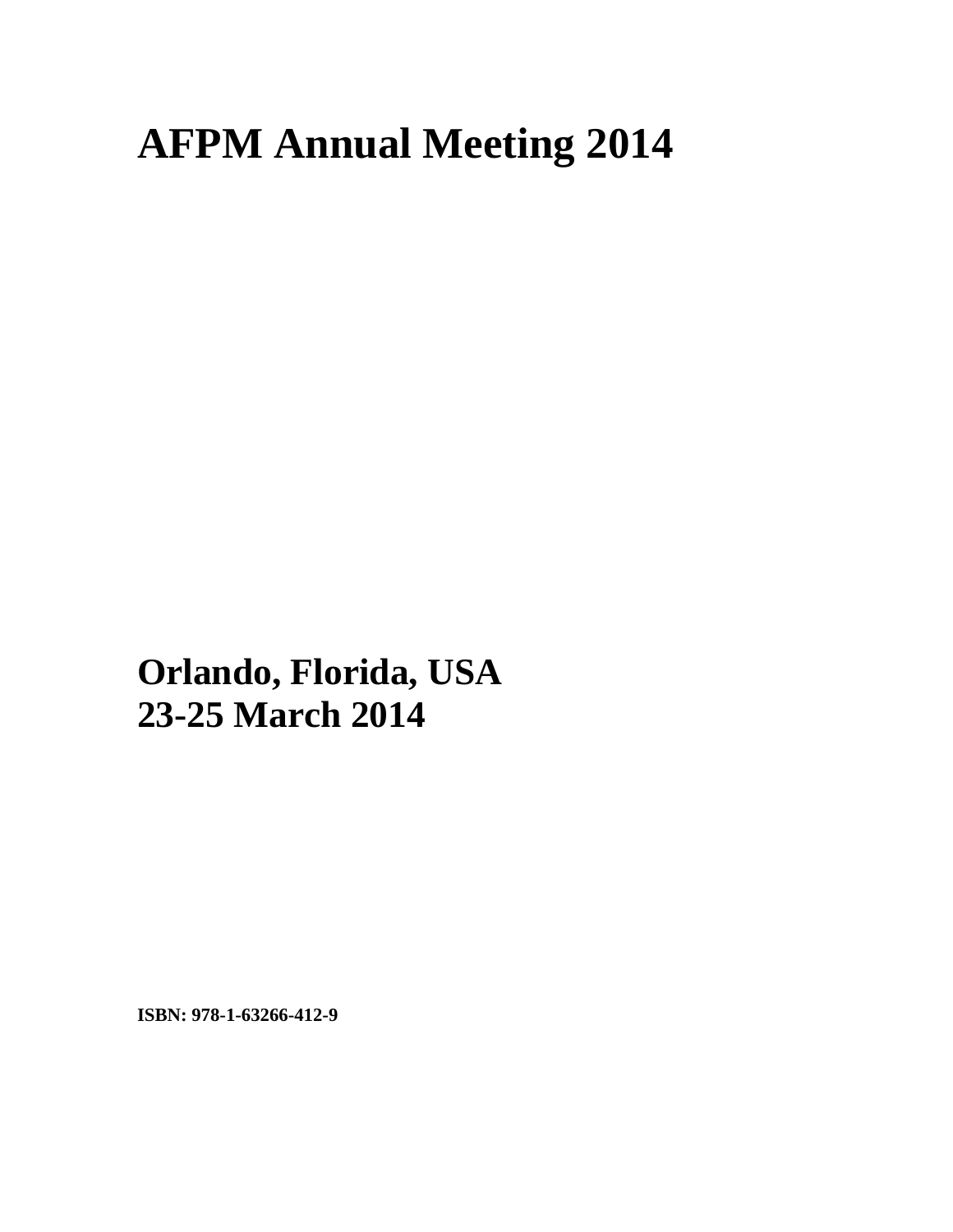**Printed from e-media with permission by:** 

Curran Associates, Inc. 57 Morehouse Lane Red Hook, NY 12571



**Some format issues inherent in the e-media version may also appear in this print version.** 

Copyright© (2014) by American Fuel & Petrochemical Manufacturers (AFPM) All rights reserved.

Printed by Curran Associates, Inc. (2014)

For permission requests, please contact American Fuel & Petrochemical Manufacturers (AFPM) at the address below.

American Fuel & Petrochemical Manufacturers (AFPM) 1667 K Street, NW, Suite 700 Washington DC 20006

Phone: (202) 457-0480 Fax: (202) 457-1486

info@afpm.org

## **Additional copies of this publication are available from:**

Curran Associates, Inc. 57 Morehouse Lane Red Hook, NY 12571 USA Phone: 845-758-0400 Fax: 845-758-2634 Email: curran@proceedings.com Web: www.proceedings.com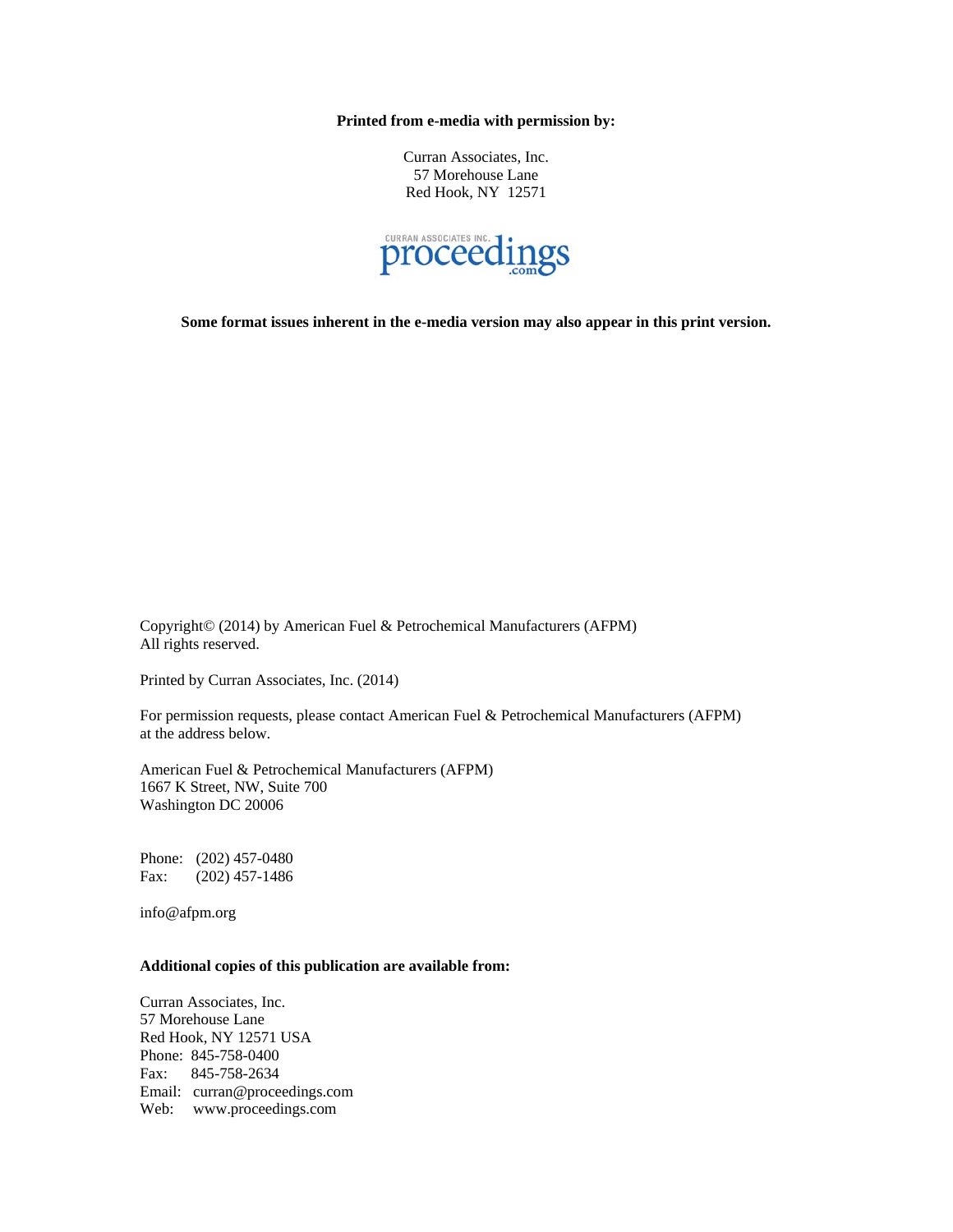## **TABLE OF CONTENTS**

| <b>Thomas Hogan</b>                                                                                                                                                           |  |
|-------------------------------------------------------------------------------------------------------------------------------------------------------------------------------|--|
| AM-14-06 Process Safety Site Assessment Program - Promoting a Culture of Process Safety  12                                                                                   |  |
| Andrew Broadbent                                                                                                                                                              |  |
|                                                                                                                                                                               |  |
| Ian Nimmo, David Lee                                                                                                                                                          |  |
|                                                                                                                                                                               |  |
| Doug Evans, Chitram Lutchman                                                                                                                                                  |  |
|                                                                                                                                                                               |  |
| Kevin Brown, Allen Bauman                                                                                                                                                     |  |
|                                                                                                                                                                               |  |
| Ann-Louise Hittle                                                                                                                                                             |  |
|                                                                                                                                                                               |  |
| Mike Dion                                                                                                                                                                     |  |
|                                                                                                                                                                               |  |
| Patricia Marques, Fernando Feisto Oliveria                                                                                                                                    |  |
| AM-14-15 Challenges of Processing Feeds Derived from Tight Oil Crudes in the Hydrocracker116                                                                                  |  |
| R.D. Deepak, Wes Whitecotton, Matthew Goodman, Andy Moreland                                                                                                                  |  |
| AM-14-16 Processing Tight Oils in FCC: Issues, Opportunities and Flexible Catalytic Solutions 127<br>Michael Federspiel, Kenneth Bryden, E. Thomas Habib Jr., Rosann Schiller |  |
|                                                                                                                                                                               |  |
| Kaspar Vogt, Hiroshi Toshima, Bob Leliveld                                                                                                                                    |  |
| AM-14-18 Catalytic Solutions for Increasing Middle Distillate Yields and Managing Product                                                                                     |  |
|                                                                                                                                                                               |  |
| Greg Rosinski, Brian Watkins, Charles Olsen                                                                                                                                   |  |
|                                                                                                                                                                               |  |
| Per Zeuthen                                                                                                                                                                   |  |
|                                                                                                                                                                               |  |
| George Hoekstra                                                                                                                                                               |  |
| AM-14-21 A Step-Wise Approach to Meeting the Growing Imbalance between Diesel and Gasoline                                                                                    |  |
|                                                                                                                                                                               |  |
| Larry Wisdom, Eric Peer, Mike Craig, Cedric Perat                                                                                                                             |  |
| AM-14-23 Capturing Maximum Values for Processing Tight Oil through Optimization of FCC                                                                                        |  |
|                                                                                                                                                                               |  |
| Shaun Pan, Alicia Garcia, Alexis Shackleford, Robert Gallogly                                                                                                                 |  |
| AM-14-24 Shale Gas-Driven Wave of New Petrochemical Plants in North America is Opportunity for                                                                                |  |
|                                                                                                                                                                               |  |
| Dillip Dharia, Alexander Maller, Eusebius Gbordzoe                                                                                                                            |  |
|                                                                                                                                                                               |  |
| Udayshankar Singh, Mike Ziebarth, Wu-Cheng Cheng, Jeffrey Nicolich, Jurgen. Knoll, Christoph Fougret, Stefan                                                                  |  |
| <b>Brandt</b>                                                                                                                                                                 |  |
|                                                                                                                                                                               |  |
| George Yaluris, Alan Kramer                                                                                                                                                   |  |
|                                                                                                                                                                               |  |
| Todd Hochheiser, Bart de Graaf                                                                                                                                                |  |
| AM-14-28 Implementation of State-of-the-Art FCC Technology for Improved Reliability and                                                                                       |  |
|                                                                                                                                                                               |  |
| David Hunt, Bill Munsch, Sayantan Chatterjee, Richard Sanborn                                                                                                                 |  |
|                                                                                                                                                                               |  |
| Ian Elgey, Bhari Singh, Bill Townsend                                                                                                                                         |  |
|                                                                                                                                                                               |  |
| Thomas Kindervater, David Strobhar                                                                                                                                            |  |
| AM-14-32 Planning, Design, and Implementation of the Automation System for the Marathon                                                                                       |  |
|                                                                                                                                                                               |  |
| <b>Edward Bullerdiek</b>                                                                                                                                                      |  |
|                                                                                                                                                                               |  |
| Doug Longtin, Gerry Hoffman                                                                                                                                                   |  |